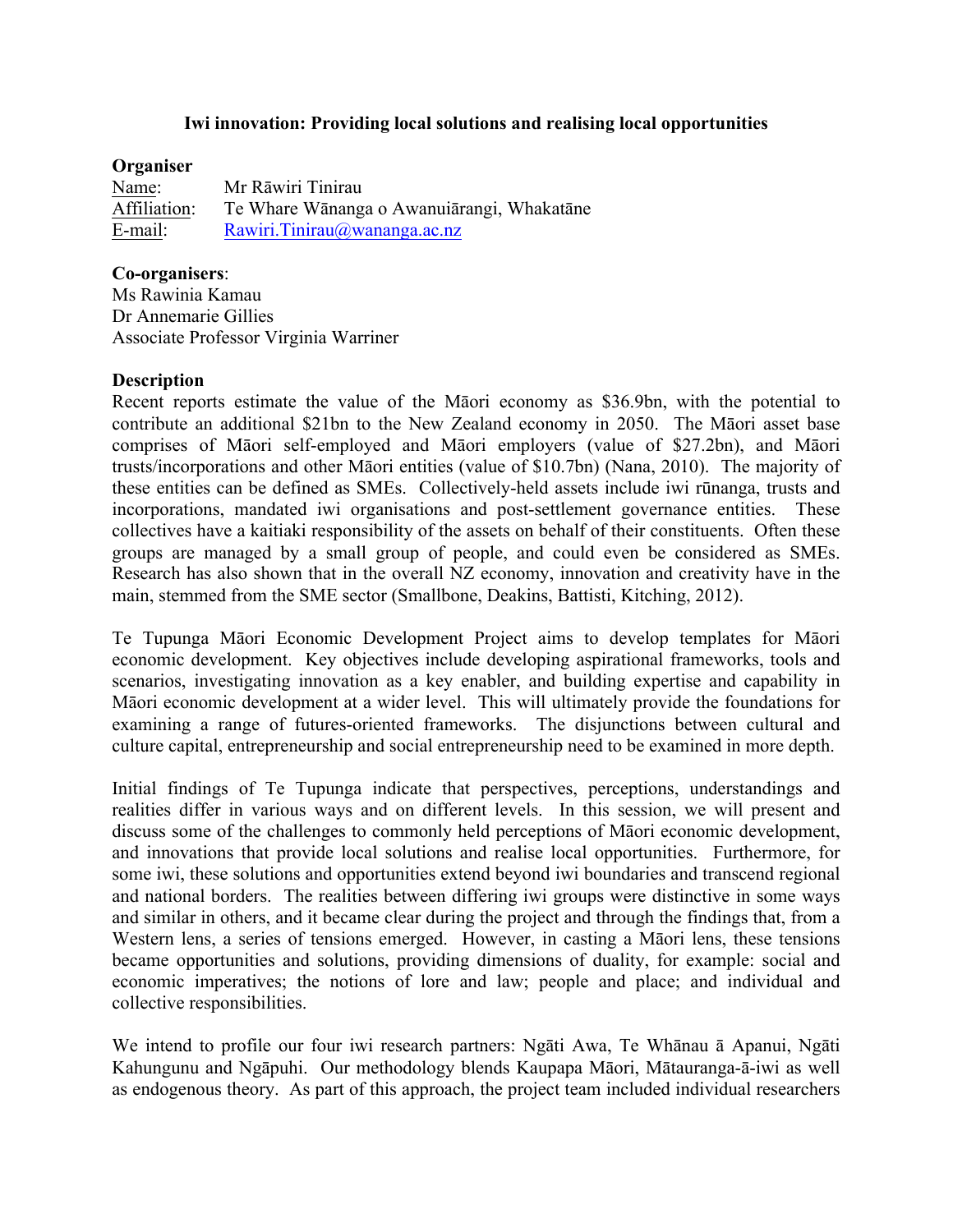from each of the iwi partners, and engaged with a range of iwi members. Utilising Kaupapa Māori highlights the iterative process of feeding back to key stakeholders and participants at regular intervals, allowing for information to be evaluated and fed back in to the project. Often these loops were enacted at gatherings of whānau, hapū and iwi.

## References

Nana, G. (2010). *The Asset Base, Income, Expenditure and GDP of the 2010 Māori Economy*. Wellington: Te Puni Kōkiri, Wellington.

Smallbone, D., Deakins, D., Battisti, M. & Kitching, J. (2012). Small business responses to a major economic downturn: empirical perspectives from New Zealand and the UK. *International Small Business Journal, 30*(7): 754-777.

# **Key terms**

Iwi innovation Māori economic development

# **Biographical sketches**

Mr Rāwiri Tinirau: Rāwiri hails from Ngāi Tūhoe, Te Whakatōhea and Te Whānau-a-Apanui through his grandmother, Rīpeka Hamlin (née Te Pou). Before coming to Te Whare Wānanga o Awanuiārangi as a Resaerch Manager/Senior Lecturer, was previously employed at Massey University as an Engagement Advisor (Te Rau Whakaara), Project Manager (MANU AO Academy), Lecturer (School of Management) and Research Manager (Te Au Rangahau Māori Business Research Centre). His research and community involvement embraces several spheres of Māori development, including hapū and marae affairs, business and economic development, education, performing arts, health, environmental well-being and cultural heritage.

Ms Rawinia Kamau: Having achieved a Bachelor and a Masters degree in Social Science, Rawinia worked as a senior economist for Business and Economic Research Ltd (BERL) and has operated her own consultancy practice for more than a decade. She has particular interest in Māori business and economic development and has worked in this field for close to 15 years. Her research interests include Māori economic development, but more specifically, Māori economics. She has an extensive portfolio of project experience, ranging from micro-enterprise development to macro-economic modelling. Rawinia has been a governor on both her own and other Iwi collective asset entities, and an adviser to a number of organisations; locally, regionally and nationally. Her iwi affiliations are Ngāti Kahungunu and Rongomaiwahine, and is the Programme Manager for Te Tupunga Māori Economic Development Project.

Dr Annemarie Gillies: Dr Gillies is of Ngāti Kahungunu, Ngāti Awa, Te Whānau-a-Apanui and Te Arawa descent. She is based at Massey University as a Senior Lecturer and is currently completing her sabbatical at Te Whare Wānanga o Awanuiārangi. Dr Gillies is a past Director of Te Au Rangahau Māori Business Research Centre, and has developed papers and qualifications in the emerging disciplines of Māori management, business and leadership. She also has expertise in developing Māori research methodologies and experience in working with iwi and Māori organisations in collaborative and community-based activities. Dr Gillies